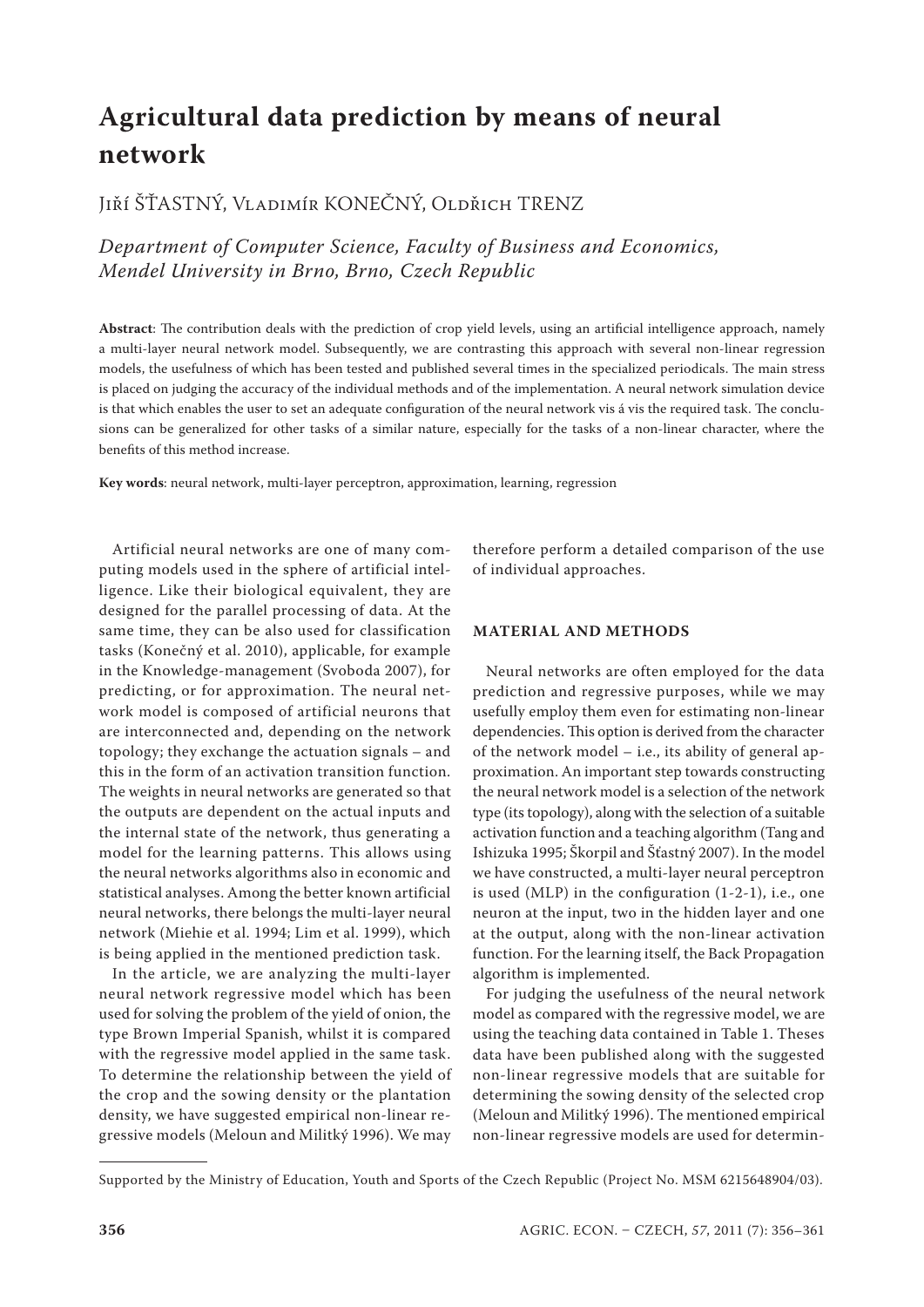| No.            | Density of<br>sowing<br>$(1/m^2)$ | Yield of onions<br>$(g/pc \text{ of }$<br>production) | <b>MLP</b><br>$1 - 2 - 1$ | No. | Density of<br>sowing<br>$(1/m^2)$ | Yield of onions<br>$(g/pc \text{ of }$<br>production) | <b>MLP</b><br>$1 - 2 - 1$ |
|----------------|-----------------------------------|-------------------------------------------------------|---------------------------|-----|-----------------------------------|-------------------------------------------------------|---------------------------|
| 1              | 2.0640                            | 1.7658                                                | 1.5102                    | 22  | 5.9350                            | 0.9494                                                | 1.0149                    |
| 2              | 2.6910                            | 1.5907                                                | 1.4304                    | 23  | 5.9720                            | 1.1928                                                | 1.0108                    |
| 3              | 2.6910                            | 1.2241                                                | 1.4304                    | 24  | 6.3040                            | 0.9364                                                | 0.9745                    |
| $\overline{4}$ | 2.8020                            | 1.2832                                                | 1.4159                    | 25  | 6.7090                            | 0.8573                                                | 0.9326                    |
| 5              | 3.2440                            | 1.2577                                                | 1.3571                    | 26  | 6.8930                            | 0.8926                                                | 0.9144                    |
| 6              | 3.4280                            | 1.2681                                                | 1.3324                    | 27  | 6.9300                            | 0.8855                                                | 0.9108                    |
| 7              | 3.6490                            | 1.1729                                                | 1.3027                    | 28. | 7.6360                            | 0.7631                                                | 0.8462                    |
| 8              | 3.8710                            | 1.3349                                                | 1.2730                    | 29  | 8.0730                            | 0.7663                                                | 0.8099                    |
| 9              | 3.9440                            | 1.2887                                                | 1.2632                    | 30  | 8.9580                            | 0.9053                                                | 0.7445                    |
| 10             | 3.9810                            | 1.1004                                                | 1.2583                    | 31  | 9.5470                            | 0.7128                                                | 0.7064                    |
| 11             | 4.0920                            | 1.1115                                                | 1.2435                    | 32  | 9.8050                            | 0.5661                                                | 0.6909                    |
| 12             | 4.2760                            | 1.3412                                                | 1.2192                    | 33  | 9.8420                            | 0.7509                                                | 0.6887                    |
| 13             | 4.3500                            | 0.9994                                                | 1.2094                    | 34  | 10.2480                           | 0.6526                                                | 0.6660                    |
| 14             | 4.5340                            | 1.2870                                                | 1.1854                    | 35  | 10.5800                           | 0.6448                                                | 0.6486                    |
| 15             | 4.5710                            | 1.5217                                                | 1.1806                    | 36  | 10.6530                           | 0.6184                                                | 0.6449                    |
| 16             | 4.6820                            | 1.0036                                                | 1.1663                    | 37  | 10.8750                           | 0.6519                                                | 0.6340                    |
| 17             | 4.7180                            | 1.2332                                                | 1.1617                    | 38  | 11.5380                           | 0.5710                                                | 0.6038                    |
| 18             | 4.7920                            | 1.1444                                                | 1.1523                    | 39  | 15.0770                           | 0.5268                                                | 0.4903                    |
| 19             | 4.8660                            | 1.3127                                                | 1.1429                    | 40  | 15.2240                           | 0.4701                                                | 0.4869                    |
| 20             | 5.3450                            | 1.1512                                                | 1.0837                    | 41  | 15.5190                           | 0.4428                                                | 0.4803                    |
| 21             | 5.5660                            | 0.9552                                                | 1.0573                    |     |                                   |                                                       |                           |

Table 1. Input set of the real data of agricultural companies

ing the usefulness of a neural networks prediction approach, and the options of its implementation. The accuracy of these models is the comparison criterion for the neural network.

# **Non-linear regression**

Regression analysis is a statistical approach designated to estimate the values of a stochastic quantity on the basis of knowing other quantities. The regressive task may be divided into two parts. The first part is the selection or creation of a suitable data model, one which would correspond to the character of the empirically determined numerical data. The second part of the task is finding suitable parameters for the model, in such a fashion that the resulting function best describes the concretely measured values. For solving the second part, there are suitable methods of mathematical statistics, whereas the solution of the first part of the task is usually possible only empirically.

For comparing the usefulness of the neural network regressive model, we have used the following non-linear regressive models describing the crop yield of the onion type Brown Imperial Spanish in the location of Australia. The relationships contrast the yield of the cultivated plant and the density of sowing (Meloun and Militký 1996):

Model A (Bleasdale a Nelder, 1960)

$$
y = (\beta_1 + \beta_2 x)^{-\frac{1}{\beta_3}}
$$
 (1)

Model C (Farazdaghi a Harris 1968)

$$
y = \frac{1}{\beta_1 + \beta_2 + \beta_3 x^2}
$$
 (2)

Model D (asymptotic, Mead 1979)

$$
y = \frac{1}{\beta_1 + \beta_2 x} \tag{3}
$$

The coefficients in the equations are as follows:  $\beta_1$  is the level of the plant's genetic potential, not suppressed by the influence of the competing weed, and  $\beta_2$  is the level of the potential of the competing weed, described in detail (Meloun and Militký 1996).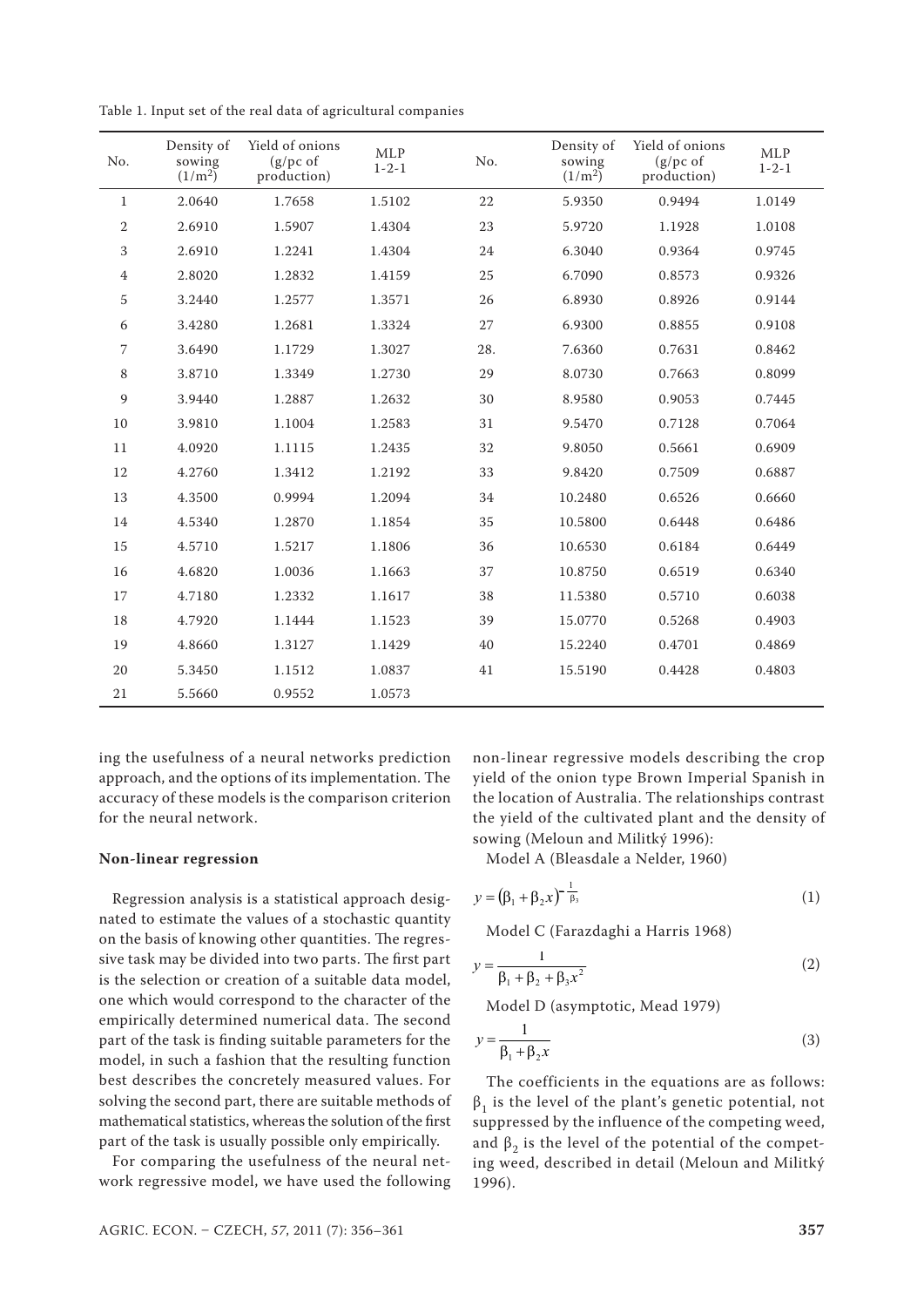In the solutions section, the crop sowing density is determined by the multi-layer neural network regression model, and a comparison with the non-linear empirical models is performed.

### **Multi-layer neural network**

Neural network models are essentially simple mathematical models defining a function:

$$
f: X \to Y \tag{4}
$$

Every type of a model created by the artificial neural network (ANN) corresponds to a class of such functions (Miehie et al. 1994; Tang and Ishizuka 1995; Lim 1999). The neural network is configured by the number of input and output neurons, by the number of neurons in the hidden layer, the number of hidden layers and the function of neurons.

One of the most widely used algorithms for training the multi-layer neural networks is the back-propagation algorithm. The back-propagation algorithm attempts to find the minimum of the error function in the weight space using methods based on the gradient descent. The combination of weight values which minimize the value of the error function is considered to be a solution to the learning problem. Because the gradient of the error function has to be computed in each iteration, it is necessary to guarantee the continuity and differentiability of the error function.

## **Back propagation algorithm**

Back-propagation algorithm is an iterative method where the network gets from an initial non-learned state to the full learned one (Sarle 1994; Tang 1995). It is possible to describe the algorithm in the following way:

random initialization of weights; **repeat**

#### **repeat**

choose\_pattern\_from\_training\_set; put chosen pattern in input of network; compute outputs of network; compare\_outputs\_with\_required\_values; modify\_weights;

 **until** all\_patterns\_from\_traning\_set\_are\_chosen; **until** total error < criterion;

The learning algorithm of back-propagation is essentially an optimization method that is able to find the weight coefficients and the thresholds for the given neural network and training set. The network is assumed to be made up of neurons the behaviour of which is described by the formula:

$$
y = S\left(\sum_{i=1}^{N} w_i x_i + \Theta\right)
$$
 (5)

where the output nonlinear function *S* is defined by the formula:

$$
S(\varphi) = \frac{1}{1 + e^{-\gamma \varphi}}\tag{6}
$$

where γ determines the curve steepness in the origin of coordinates. Input and output values are assumed to be in the range <0, 1>. In the following formulas, the parameter o denotes the output layer, *h* the hidden layer, and *i*, *j* the indexes. The index i indexes output neurons and the index *j* their inputs. Then  $y_i^h$  means *i*-th neuron output of the hidden layer and  $w_{ij}^{\,0}$  means the weight connecting *i*-th neuron of the output layer and *j*-th neuron of the previous hidden layer.

The appurtenant back-propagation algorithm can be written in the following steps:

- 1. Initialization. You set at random all the weights in the network at values in the recommended range  $<-0.3, 0.3$ .
- 2. Pattern submitting. You choose a pattern from the training set and put it in the network inputs. Then you compute the outputs of particular neurons by the relations (5) and (6).
- 3. Comparison. First you compute the neural network energy – Sum of Squared error (SSE) under the relation (7).

$$
E = \frac{1}{2} \sum_{i=1}^{n} (y_i - d_i)^2
$$
 (7)

where  $n$  is the number of network outputs,  $y_i^{\dagger}$  is the  $i$ -th output and  $d_i$  is the  $i$ -th output of a learning pattern.

Then you compute an error for the output layer by the relation:

$$
\delta_i^o = (d_i - y_i^o) y_i^o \gamma (1 - y_i^o) \tag{8}
$$

4. Back-propagation of an error and weight modification. You compute for all neurons in the layer:

$$
\Delta w_{ij}^l(t) = \eta \delta_i^l(t) y_j^{l-1}(t) + \alpha \Delta w_{ij}^l(t-1)
$$
\n(9)

$$
\Delta \Theta_i^l(t) = \eta \delta_i^l(t) + \alpha \Delta \Theta_i^l(t-1)
$$
\n(10)

By the relation:

$$
\delta_i^{h-1} = y_i^{h-1} (1 - y_i^{h-1}) \sum_{k=1}^n w_{ki}^h \delta_k^h
$$
 (11)

you back-propagate an error in the layer nearer the inputs. Then you modify the weights:

$$
w_{ij}^{l}(t+1) = w_{ij}^{l}(t) + \Delta w_{ij}^{l}(t)
$$
\n(12)

$$
\Theta_i^l(t+1) = \Theta_i^l(t) + \Delta \Theta_i^l(t)
$$
\n(13)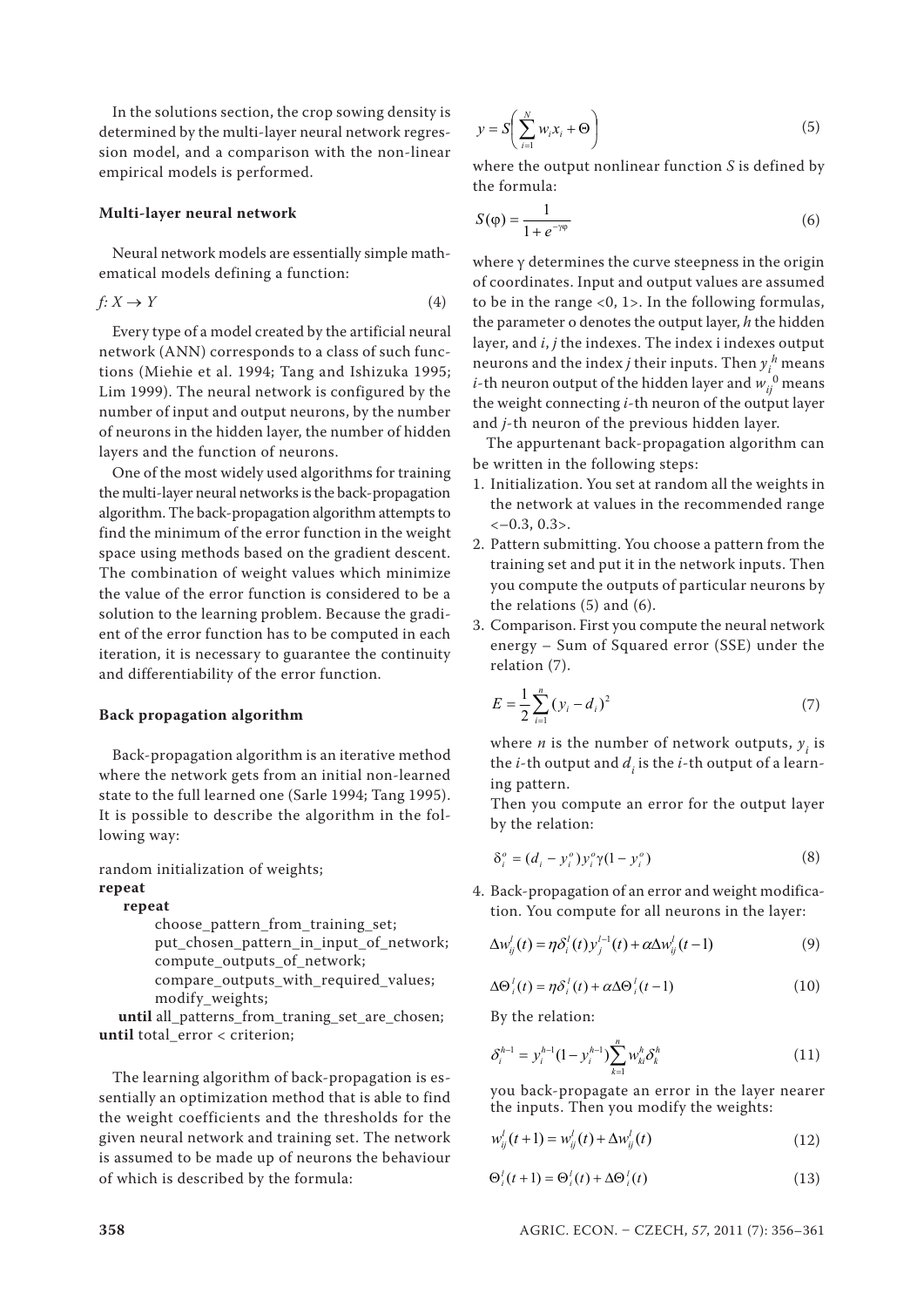In the previous relations, the upper index *l* equals zero for the output layer and the value is *h* for the hidden layer. The coefficient δ describes the speed of learning and the coefficient  $\alpha$  is inertia, which describes the time of the given direction before the gradient changes. The Back Propagation Algorithm is described in more detail e.g. in Škorpil and Šťastný (2008).

You then apply the step number 4 to all the layers of the network. You start with the output layer followed by the hidden layers.

- 5. Termination of the pattern selection from the training set. If you have submitted all patterns from the training set to the network, then continue with the step number 6, else you go back to the step number 2.
- 6. Termination of the learning process. If the neural network energy in the last computation has been less than the criterion selected, then terminate the learning process, else you continue with the step number 2.

# **RESULTS AND DISCUSSION**

The task of the search for a crop yield regressive model of the Imperial Brown onion was performed by the means of a neural network. The input data was the number set  $(x, y)$ , where *x* is the density of the nurslings per  $m^2$  (nursling/m<sup>2</sup>) and *y* is the average onion yield (g/nursling). The input values *x, y* are listed in Table 1. The result that has been reached has been compared with the existing empirical non-linear regressive models (1), (2) and (3) using the residual sum of squares method (RSS).

# **The non-linear RSS**

The residual sum of squares method is among the most widely used methods for the approximation of an unknown function  $f(x)$  by the means of functions  $R_m(x, c_0, c_1, \ldots, c_m)$  of a known form, where  $c_0, c_1, \ldots$  $\ldots$ ,  $c_m$  are the unknown coefficients. Experimentally, we obtain the values  $y_i \approx f(x_i)$ ,  $i = 0, 1, \ldots, n$ , therefore also  $y_i \approx R_m(x, c_0, c_1, \ldots, c_m)$ . Here at holds that  $n \geq m$ . The task is to determine the optimum values of the coefficients  $c_0$ ,  $c_1$ , . . . ,  $c_m$ .

For solving the optimization, we can use the modified Newton method (Nocedal and Wright 1999), the algorithm of which can be described by the steps (relations for the direction vector  $p_k$ , approximation  $x_{k}^{\phantom{\dag}},$  the length of the step  $\alpha_{k^{\prime}}$  and they are listed in (Nocedal and Wright 1999):

selection of the start approximation  $x_0$ selection of the tolerance  $\varepsilon > 0$ 

#### *Repeat*

Calculating of  $p_k$  from the  $J_k p_k = r_k$  equations by the RSS Metod

 $j = 0$ *Repeat*  $\alpha_k = 2^{-j}$  $j = j + 1$ *Until*  $\phi$ (α<sub>*k*</sub>) <  $\phi$ (0)  $x_{k+1} := x_k + \alpha_k p_k$  $k = k + 1$ *Until*  $\alpha_k ||p_k|| < ε$  $x_{\min} \approx x_k + \alpha_k p_k$ 

It is possible to prove that for linear cases, it holds that  $x_1 = x_0 + p_0 = x_{\min}$ 

#### **Neural network model description**

The created software enables us to simulate various multi-layer neural networks model configurations, to perform the network learning, to perform teaching and decision-making, i.e., in the given case, the prediction of sowing values of the selected crop.

In the mentioned software environment, we may set and interactively change the network model configuration, and this on the level of changing the number of layers, the number of neurons in each layer, modifying the transit function and changing the learning coefficients 1 and 2 of the Epsilon 1, 2 and 3 phase. For the neural network learning itself, we primarily use the Back Propagation algorithm.

The input data are read in the input text area in the form of the vector 'teaching', one that contains the input and output value for the learning algorithm (learning with the teacher). As we have mentioned, the input value is the nursling planting density per sqare meter, and the output value is the average onion yield in grams per unit of production (nursling). The character of the input vector is therefore as follows (Input area):

# *vyuka*([*INPUT*], [*OUTPUT*])

Every line designates one input record of the learning set. The output of the neural network after learning or testing is marked in the Output Area in Figure 1. Here the input, the required and the actually computed values are shown in the form of output vectors.

## **Model assessment**

In Figure 2, the dependency of the onion yield on the sowing density is shown. The published input data

 $k = 0$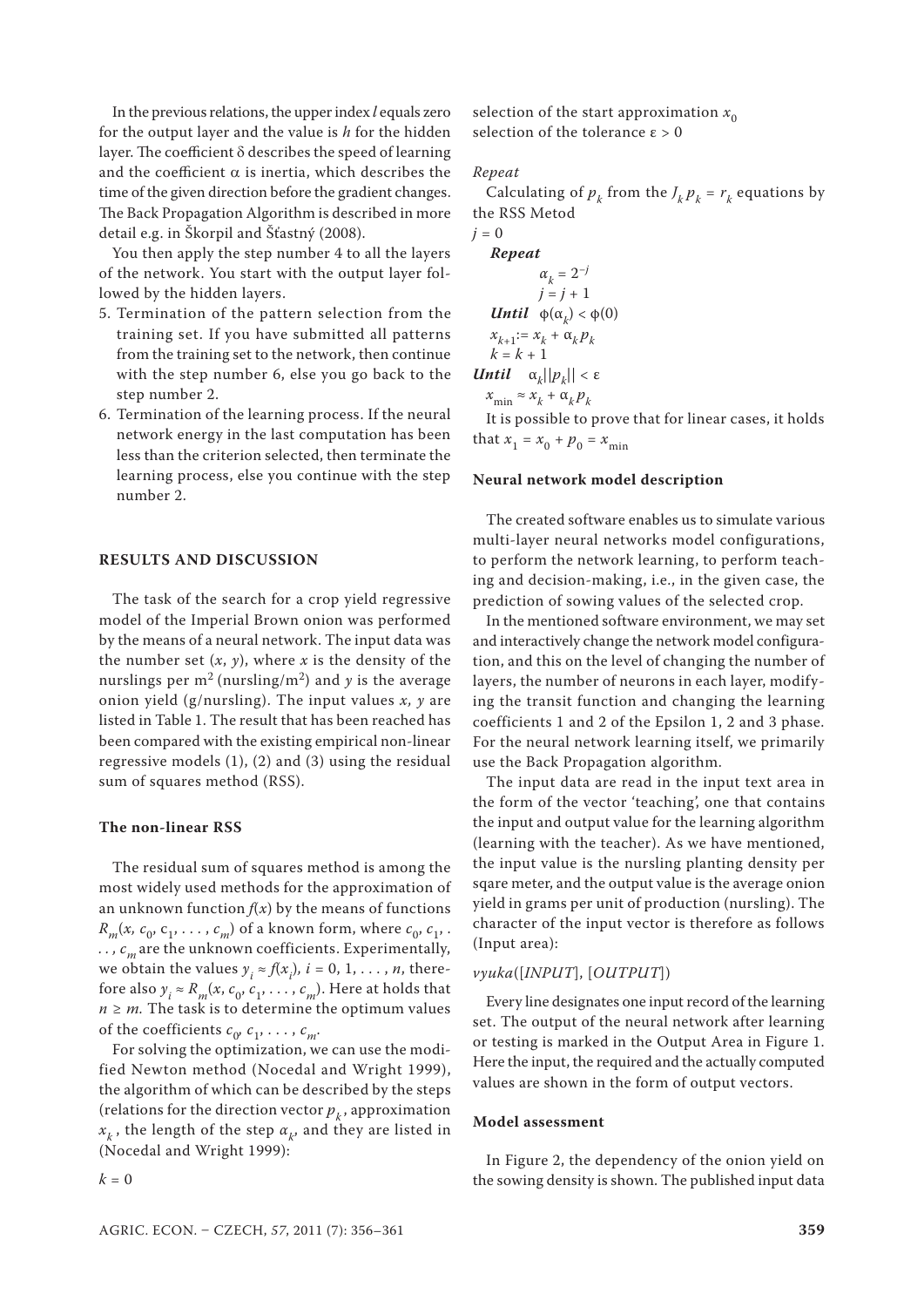

Figure 1. Introduction screen of the neural network simulator

(Meloun and Militký 1996) have been obtained by the means of agricultural practice. The predicted values obtained by using the multi-layer neural network in the given configuration are added to the chart. If we analyze the output we have reached in more detail, the network model that has been composed in the configuration (1-3-1) is, vis á vis the greater number of neurons, more exact.

If we perform a comparison of the empirical nonlinear regressive model and the regression by the means of a neural network, we obtain the following values listed in Table 2.

Two configurations of the multi-layer neural network were used for the solution itself, namely (1-2-1) and (1-3-1), (1-4-1), i.e., the number of neurons in the input, the middle and output layers.

The given values show that the neural prediction model in the configuration (1-3-1) is more accurate than the described and published non-linear regressive models. A further increase in the number of neurons in the middle layer of the model has not brought a marked improvement of the attained value.

Comparing the model accuracy has been performed using the RSS. When implementing neural networks,



Figure 2. Output of the dependency of input data and the neural network prediction